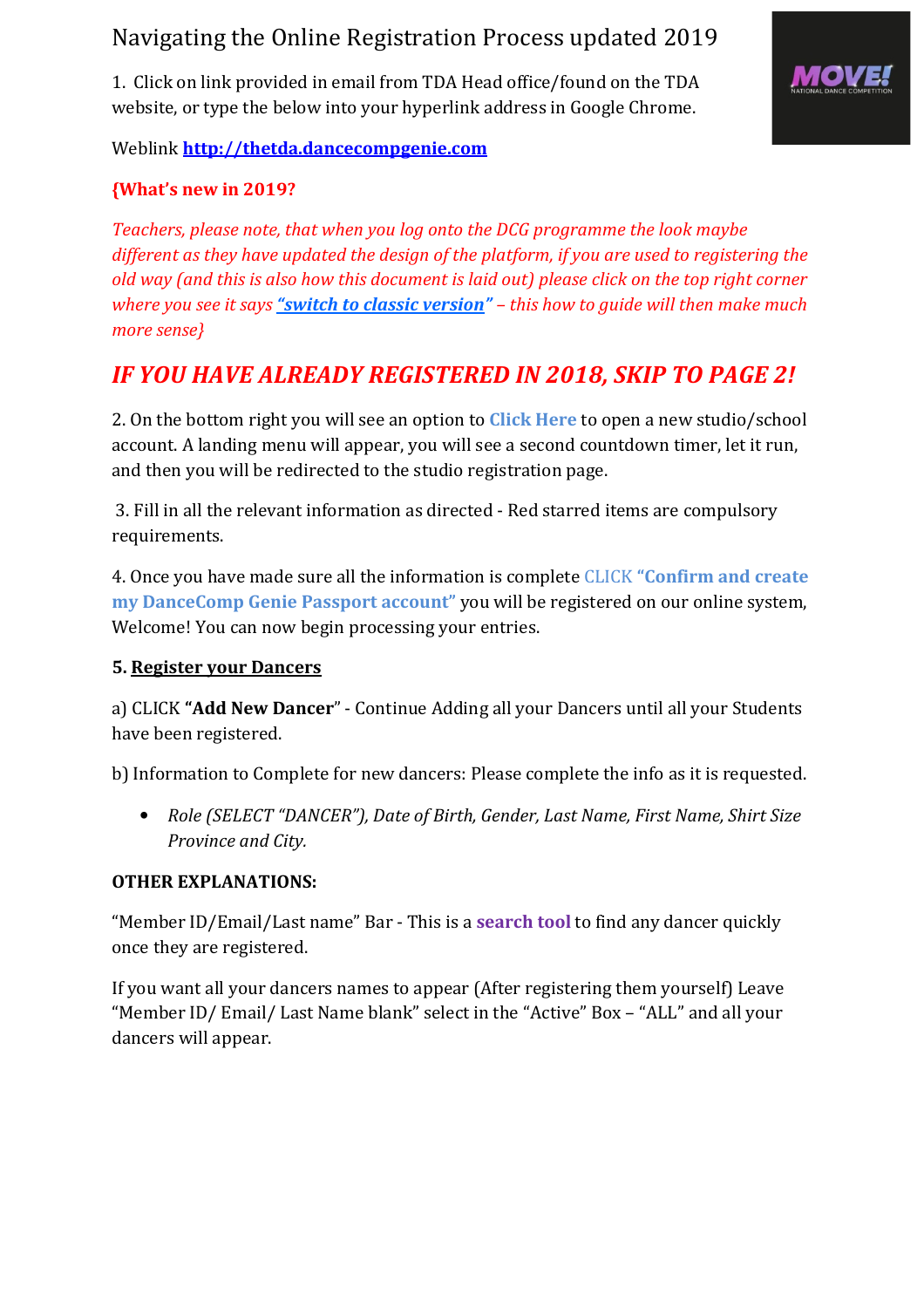## ALREADY REGISTERED?

#### Log in using your username and Password from Last Season.

### Navigating your Registered Studio:

| <b>MOVE! National Dance Competition</b> |  |                                              |  |  |
|-----------------------------------------|--|----------------------------------------------|--|--|
|                                         |  | <b>Dashboard</b> Dancers My Account Sign Out |  |  |
|                                         |  |                                              |  |  |

"Dashboard" – Click on here to complete your entries.

"Dancers" – ADD / EDIT registered Dancers information as explained above.

"My Account" – Your profile information, that was inputted when you set up your studio account.

"Sign Out" – Sign out

### 6. Start registering your routines: CLICK "ADD NEW REGISTRATION"

The following screen will appear:



### It will take you through the following Processes:

1. WHO & WHERE 2. ADD ROUTINES 3. ADD-ON 4. CONFIRMATION 5. PAYMENT

STEP 1: Select Competition Location from the Drop down Box. (That is the regional competition you are entering)

You can add more participants in this location as well, but all your students should be in the "Available Dancers or Teachers Box"

**STEP 2:** After you have added all of your dancers and teachers to the attending box click "Start to Add Routines" – Add everyone in the studio who will be a competitor.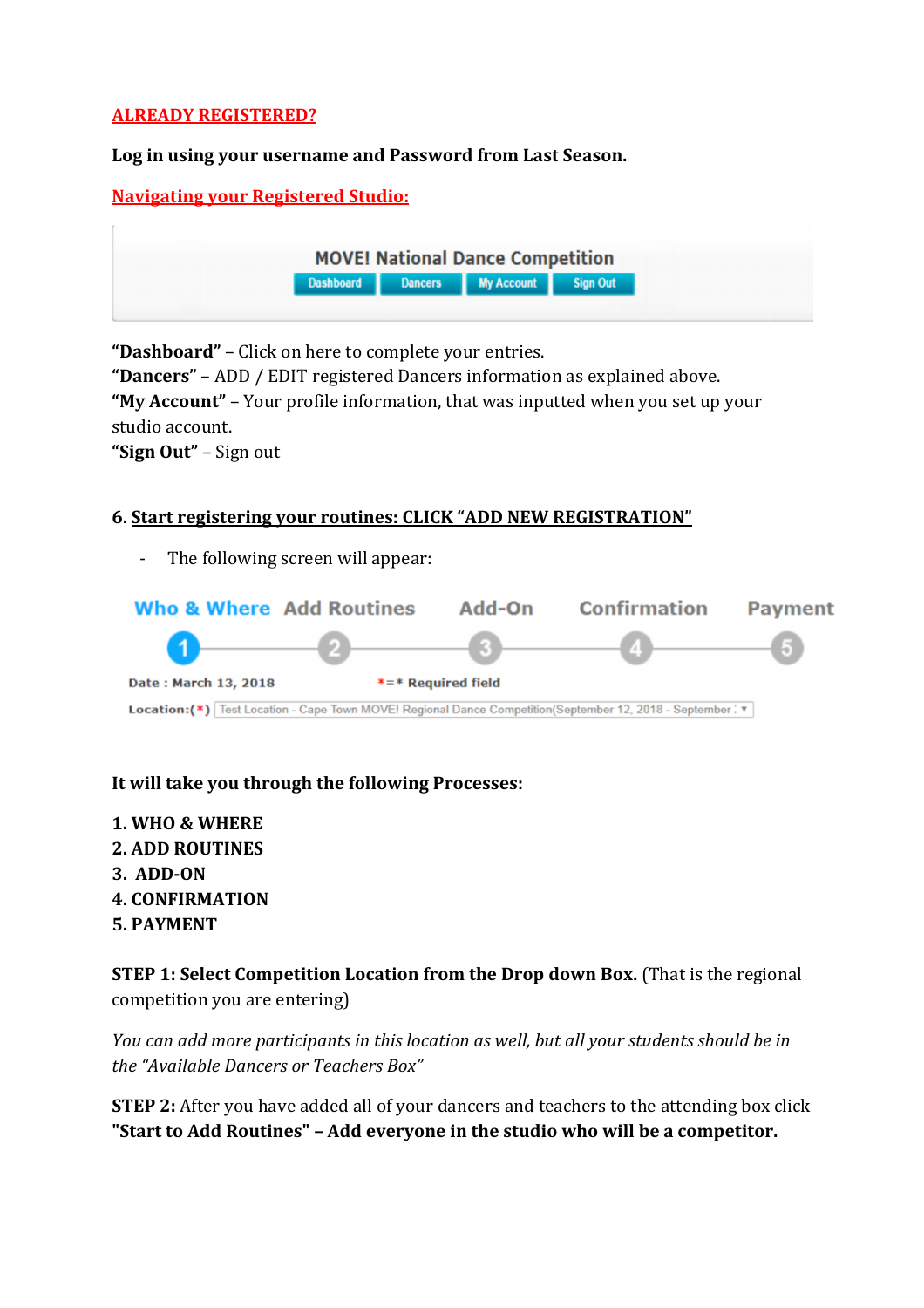

**STEP 4:** Click on the ADD NEW button to begin.

STEP 5: Fill the information as required – field descriptions are explained on the right hand side. Starred red items are compulsory in order to process your entry.

Notes:

Routine TITLE: Please complete! Otherwise you won't be sure of what music to upload when completed. E.g Mary May – Hip Hop Solo (studio) Competitive Divisions: SELECT "NO STATUS" FOR ALL REGIONAL ENTRIES

The routine lengths are stipulated in the rules and regulations brochure.

STEP 6: Once the information has been entered, SAVE THE ROUTINE

**STEP 7:** Continue to add your entries, until all your entries have been inputted. As much as we prefer all the entries to be done at once, you can go back into your dashboard and add/edit entries at a later date. **DO NOT CREATE a new registration**, logon to your dashboard, and simple click on MAKE CHANGES, once you have created your initial registration, otherwise you create 2 profiles for yourself on our side.

STEP 8: Once all the entries have been, click "CONTINUE" in order to proceed to the check out.

ADD ON MENU: Here you need to enter the number of registering teachers, as the teachers registration fee will be added to the total invoice.

**STEP 9:** You will arrive on the landing page which will show you the total costs for your studio's entry, including the teacher's registration fee.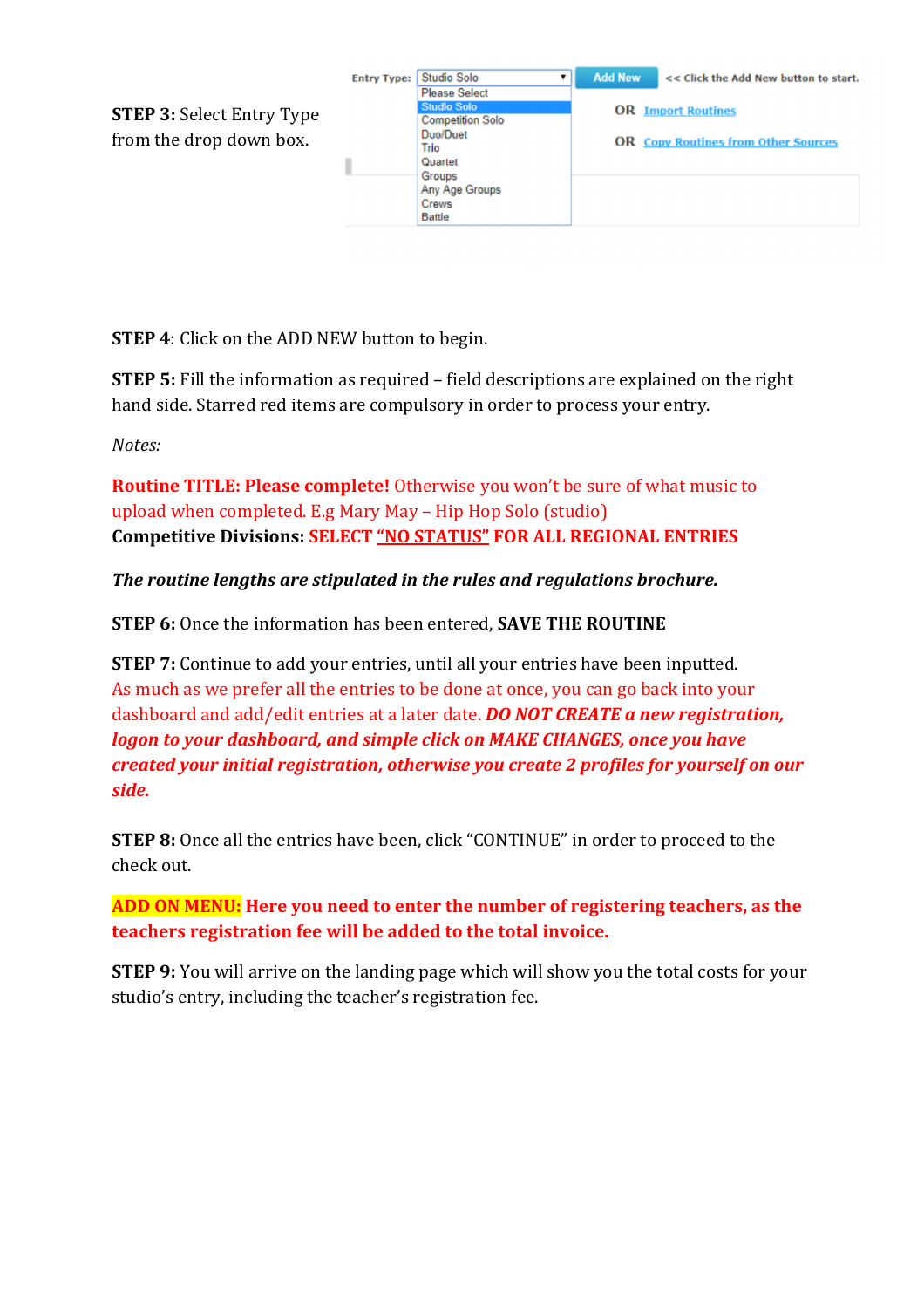#### EXAMPLE:

| Title                 | <b>Numbers</b>               | Rate                    | <b>Amount</b>                   |
|-----------------------|------------------------------|-------------------------|---------------------------------|
| Number of Teachers    | 1                            | <b>R200</b>             | R200.00                         |
| <b>Entry Type</b>     | Number of<br>Routines/Person | <b>Entry Fee</b>        | <b>Total Amount</b>             |
| Studio Solo           | з                            | R200.00/person          | R600.00                         |
| Competition Solo      | 1                            | R200.00/person          | R200.00                         |
| Duo/Duet              | 2                            | R200.00/person          | R400.00                         |
| Trio                  | з                            | R200.00/person          | R600.00                         |
| Quartet               | 8                            | R200.00/person          | R1,600.00                       |
| Registration Fee      | з                            | R200.00/person          | R600.00                         |
| Competition Addon Fee |                              |                         | R200.00                         |
|                       |                              | <b>Subtotal Amount:</b> | R4,200.00                       |
|                       |                              |                         | <b>View Registration Detail</b> |

STEP 12: Click "Proceed to Payment" - Your total will appear.

## MOVE! Entry payments are made by EFT ONLY. Send your POP to theatredanceassociation@gmail.com. REFERENCE – STUDIO/MOVE!

#### **THEATRE DANCE ASSOCIATION BANK:** Nedbank **BRANCH: Nedbank Constantia Village BRANCH CODE:** 101109 **ACCOUNT NUMBER:** 1184900523

**STEP 13:** Click the text box to accept the competition rules and regulations.

**STEP 14:** Your entry has now been completed.

When you click "complete" you will be re-directed to a page where you can view and print your registration details. You will receive an email confirming the same.

### NOTE:

- Once you have completed your registrations, return to your dashboard.
- You will see your entry with total balance (Saying that it is outstanding) this will disappear once we have received your EFT payment.
- Once we have receipted your EFT payment, we **manually complete your entry** on our side. Your studio entry will then resort to saying no outstanding balance.